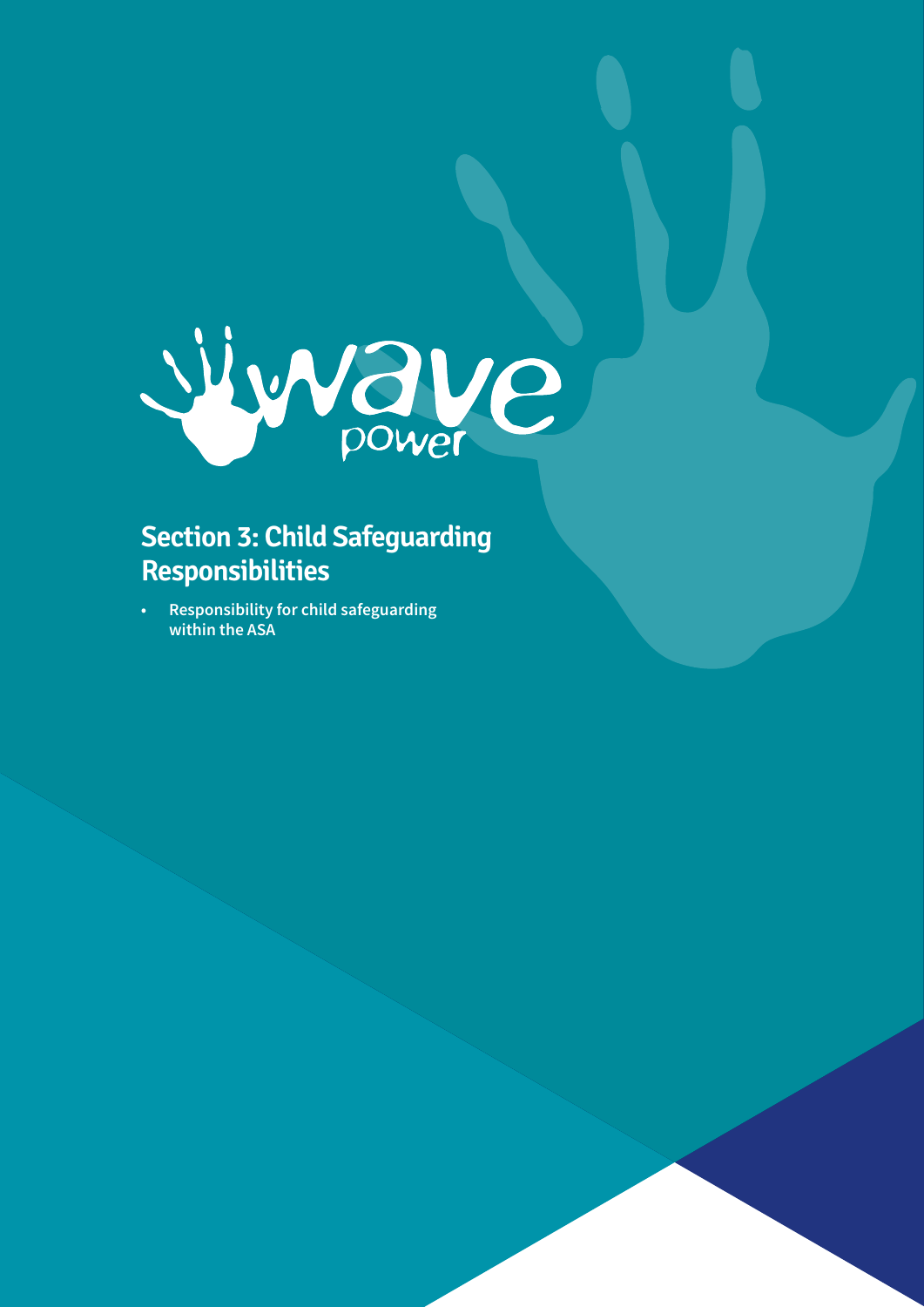# **Responsibility for child safeguarding within the ASA**

The responsibility for child safeguarding within the ASA belongs with all adults who work with, or have responsibility for, children in our sport.

Shown below are the roles within the ASA who have specific responsibility for safeguarding children in aquatics.

### **ASA Chief Executive**

The Chief Executive, Adam Paker, has the ultimate responsibility for child safeguarding, together with the ASA Group Board and the ASA Sport Governing Board.

The ASA Boards ratify any changes to ASA Rules and Regulations in respect of all matters including child safeguarding and protection.

The Chief Executive is the only person in the ASA with the power to suspend an individual ASA member either temporarily or for a specified term in respect of a child safeguarding issue. The Chief Executive will do so on the advice of the Head of Legal Affairs, Legal Affairs Department and the ASA Child Safeguarding Team.

### **Legal Affairs Department**

The ASA has an in-house Legal Department, which has prime responsibility for the formulation of regulations in relation to child safeguarding and has formed the ASA Child Safeguarding Team, which includes the Head of Legal Affairs, the ASA Independent Child Protection Officer and the ASA National Child Safeguarding Coordinator. The ASA Child Safeguarding Team has responsibility for all child safeguarding case management. It also has responsibility for bringing disciplinary cases before the ASA's judiciary.

The team is headed by Ash Cox, Head of Legal Affairs. Ash is a solicitor and has worked in the area of child safeguarding for over ten years. The Legal Affairs Department actively takes a lead in sharing best practice in child safeguarding with the world of sport as a whole.

### **ASA Child Safeguarding Team**

The ASA Child Safeguarding Team includes the ASA Independent Child Protection Officer (ICPO) and the National Child Safeguarding Coordinator (NCSC).

#### ICPO

Keith Oddy is the ICPO and has in excess of 30 years experience in policing the busiest areas of London. Keith has worked on numerous youth crime projects, and from 1990, supervised several child protection teams in the London Boroughs. An accomplished paedophile-case investigator, he has investigated complex cases across Europe and the USA. For eight years, he supervised and took the lead on suspicious child death and child murder investigations, having been awarded nine commendations for his work in these fields. He also led on setting up London's first MASH team, jointly working with Children's Services for three years prior to his appointment as the ASA's ICPO.

Keith played water polo at club level, and has been involved in competitive swimming since 1972. In 2014, he became joint-holder of two British Records and a European Masters record.

#### NCSC

Jenni Dearman is employed by the ASA as the NCSC and is based in the Legal Affairs Department. Jenni has a Chartered Institute of Legal Executives, Level 3 Diploma in Law and Practice. Jenni has worked for the ASA for over ten years and specifically in child safeguarding for eight years, advising affiliated ASA organisations and their members on a wide range of child welfare and safeguarding issues.

All ASA organisations and members can discuss their concerns with the ICPO or NCSC and will be offered advice and guidance on action to be taken in safeguarding and welfare issues. In some situations, the ICPO and/or NCSC may become directly involved with the organisation, normally through the welfare officer, to try and resolve the issues.

The ASA Child Safeguarding Team are responsible for writing Wavepower, and are actively involved in promoting and sharing best safeguarding practice with other sports organisations.

The ASA holds the NSPCC Child Protection in Sport Unit (CPSU) Advanced Standard for Safeguarding Children in Sport. The ASA Child Safeguarding Team are responsible for maintaining and embedding that standard and acts as a pilot organisation with Sport England and the CPSU on the new safeguarding framework for funded sports.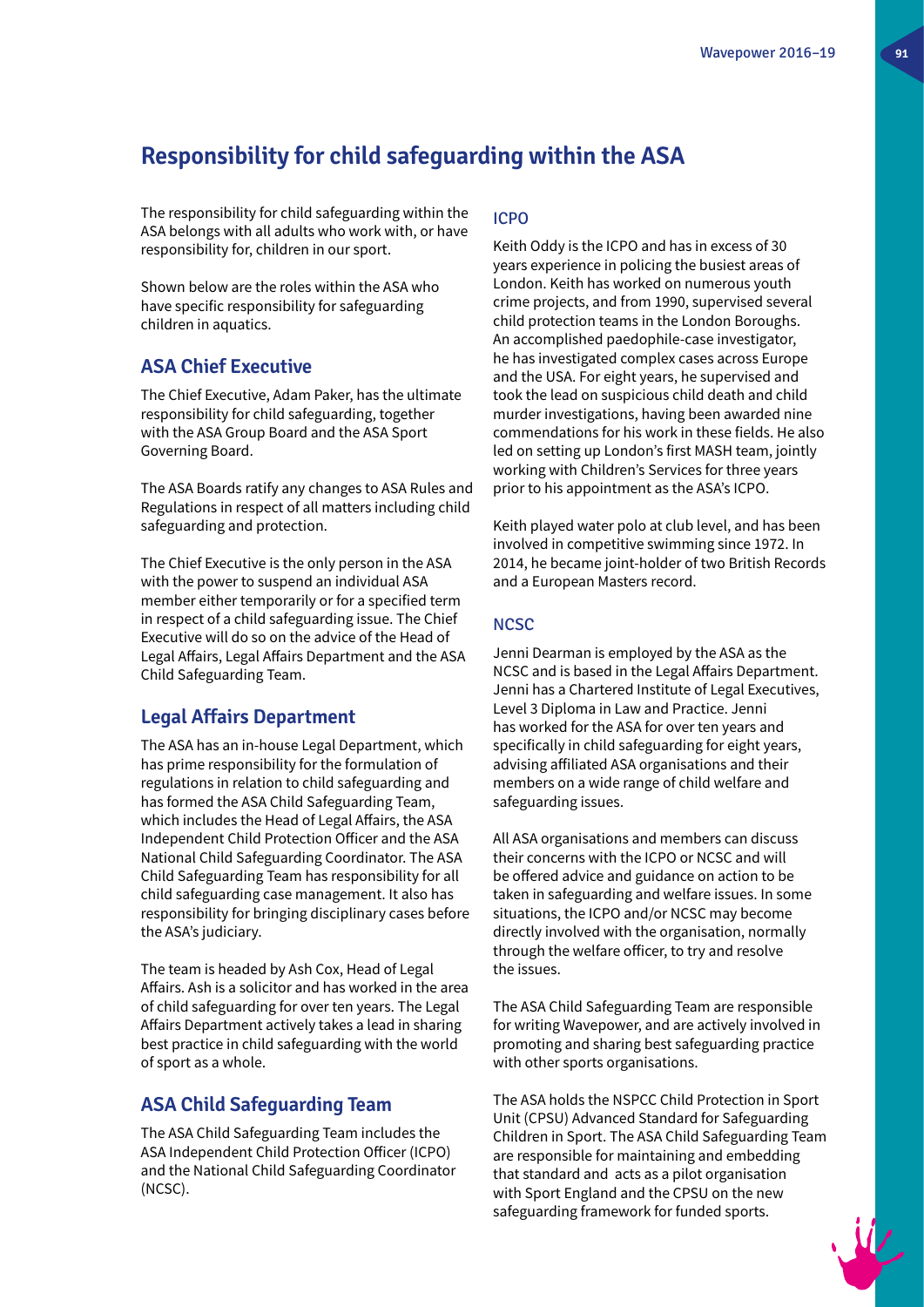The ASA ICPO has responsibility for the ASA Child Welfare Complaints Procedure. This procedure is available to all members and is published in full in the ASA Handbook and at www.swimming.org. At any time, should the ASA Child Safeguarding Team believe their advice has been dismissed, and/ or believe that the advice in Wavepower has been dismissed, then the ASA Child Safeguarding Policies and Procedures have been breached and the ICPO can raise a complaint against the organisation or individual member involved.

### **Club, County and Regional Welfare Officers**

The volunteers who perform the role of welfare officer are a vital part of the ASA Child Safeguarding Team. They are often the first point of contact for ASA members and parents of members who have a child safeguarding concern, and they ensure that any such concerns are addressed by following the procedures and practices in Wavepower and the ASA Rules and Regulations. Many welfare officers have experience in child safeguarding through their professional employment outside of the ASA and this knowledge and experience can be invaluable when handling the wide range of concerns and enquires they are faced with.

At the request of the Legal Affairs Department or the ASA Child Safeguarding Team, county and regional welfare officers can become directly involved with child safeguarding issues often to support an organisation's welfare officer. They may meet with the individuals involved, or lead meetings with parties to try to directly resolve the issues presented

Welfare officers can discuss any concerns with, or request help and advice from, the ICPO and/or NCSC at any time.

A full role description of the club, county and regional welfare officers can be found on pp. 48–50.

### **Swimline and Swimline Volunteers**

The ASA Swimline Child Protection helpline is a freephone helpline that anyone involved in aquatics can contact for help and advice on any child safeguarding issue.

On contacting Swimline, callers are asked to leave their contact details and a brief description of their concern. The caller will be contacted within 48 hours by either a Swimline volunteer or by the ASA Child Safeguarding Team.

Callers also have the opportunity to transfer straight through to the NSPCC helpline should they require immediate assistance.

Swimline volunteers are qualified and experienced professionals within child protection. They have direct involvement with the ASA at club and county level, and have vast experience of child safeguarding within the ASA.

At the request of the Legal Affairs Department or the ASA Child Safeguarding Team, Swimliner volunteers can become directly involved with child safeguarding issues. They may meet with the individuals or lead meetings with parties to try to directly resolve the issues presented.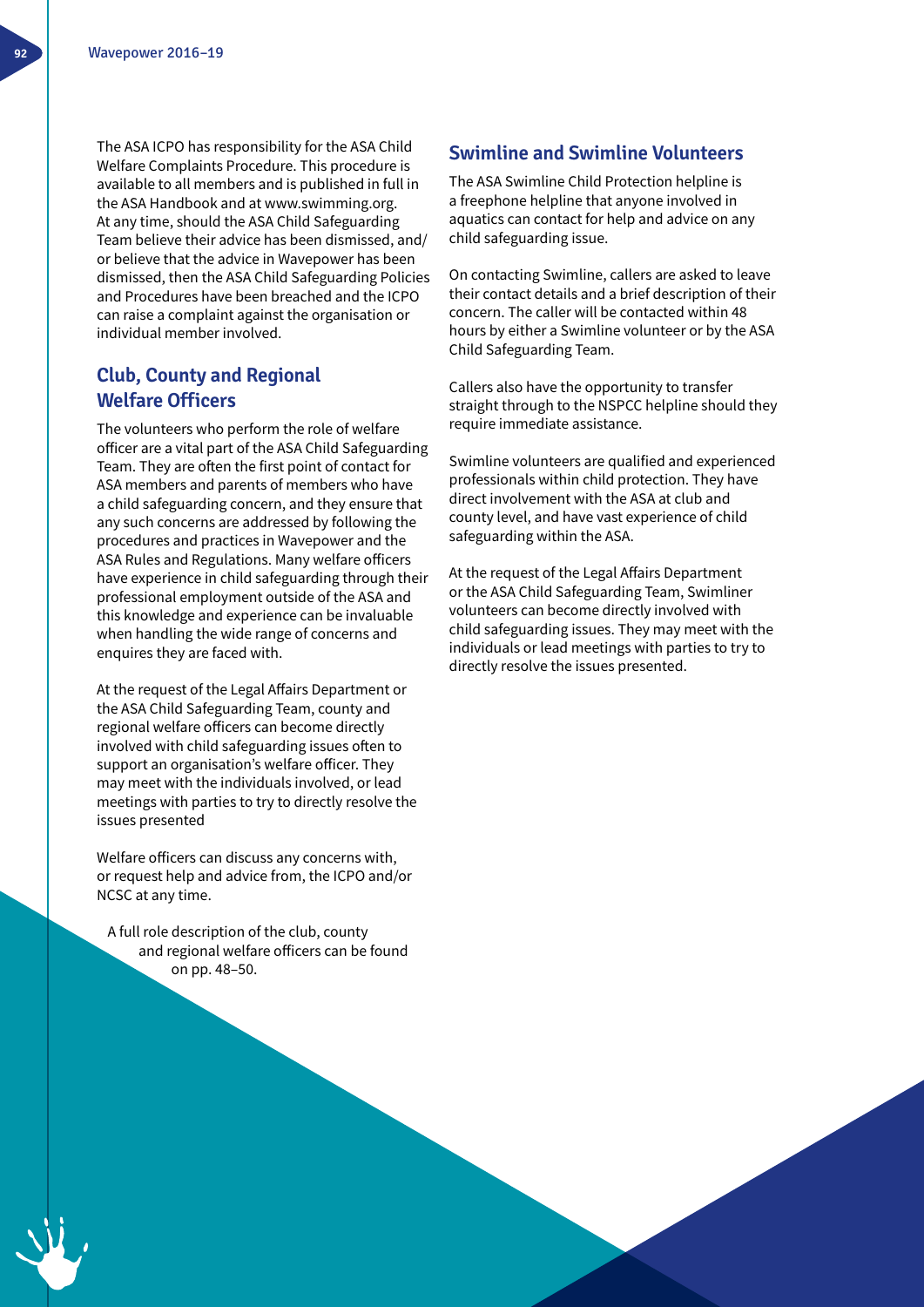

# **Section 4: Guidance for Coaches, Teachers and Poolside Helpers**

- **• Safeguarding members**
- **• Relationships with members aged 17 and under**
- **• Grooming**
- **• Managing challenging behaviour**
- **• FAQs**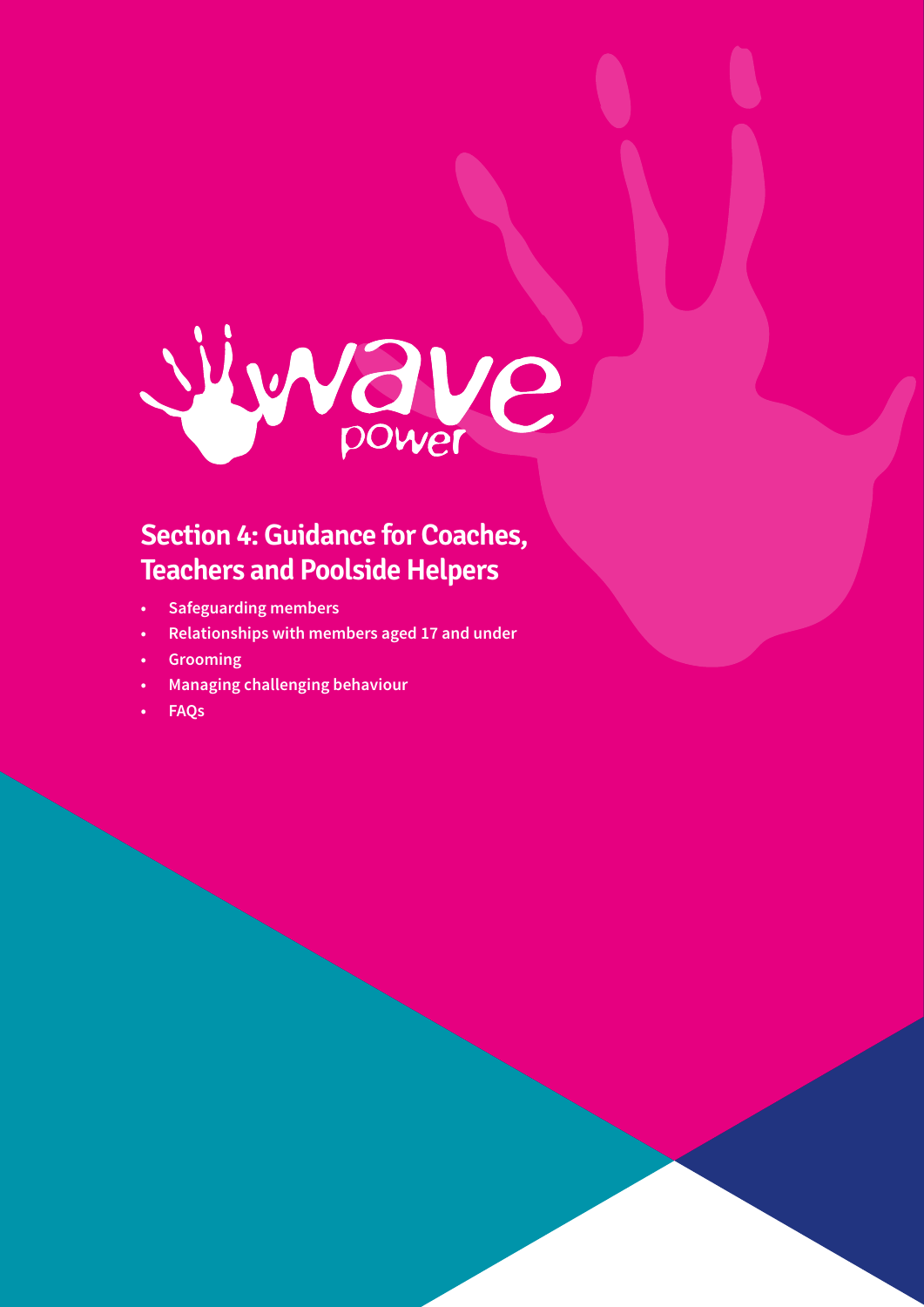# **Guidance for Coaches, Teachers and Poolside Helpers**

The ASA recognises the commitment of all those who work directly with children in aquatics, whether paid or unpaid. Training sessions, galas, competitions and events at all levels could not take place without coaches, teachers and the many poolside helpers and officials who give their time so generously.

Earlier in this document, it states that the responsibility to safeguard children in our sport belongs to all those who work directly with, or have responsibility for, children in our organisations. Section 2 of Wavepower gives details of policies, procedures and guidance to enable all who work with children to do so in a safe and appropriate manner. The ASA has produced a code of conduct which all local, county and national level teachers, coaches, officials and poolside helpers should adhere to. The codes of conduct can be found on pp. 52–55. The ASA Code of Ethics can be found in the ASA Handbook and on www.swimming.org/asa.

All those who work directly with children on poolside must adhere to the child safeguarding policies, procedures and guidance of the organisation and the ASA to ensure they safeguard children at all times.

In recent years, a great deal has been written in the media about the 'bad and abusive coach' and very little about the vast majority of good and caring coaches without whom Wavepower would not be a practical document. The ASA has identified through annual studies of referrals to the ASA Child Safeguarding Team that coaches, teachers and poolside helpers are viewed by members as trustworthy adults. Coaches and teachers are often 'chosen' by young members as a safe and trusted adult to whom they can confide in to disclose concerns about abuse, in the knowledge that the trusted person will help get that concern addressed in a proper and confidential manner. The ASA Child Safeguarding Team wishes to acknowledge the importance of the role undertaken by our coaches and teachers over and above that expected of them to safeguard our young members, and the important role that they, and all staff play in putting the ASA Child Safeguarding Policies and Procedures into practice.

This section of Wavepower, which has been written with the help of the British Swimming Coaches Association (BSCA) and a representative group of coaches and teachers, provides clear and specific guidance to enable best practice (already being applied by the majority) to be implemented by all.

# **Safeguarding Members**

All those who work directly with children must ensure that:

- Children are treated with dignity and respect.
- Good practice is promoted, in order to reduce the possibility of abusive situations occurring.
- They, along with every coach, volunteer, official and member of staff continually reflect upon their own coaching, supervisory style, philosophy and practices to ensure the safety and wellbeing of children at all times.
- They always work appropriately and openly with children in the organisation.
- They are an excellent role model, which includes not smoking or drinking alcohol in the company of young people.
- They always put the welfare of each young person first, before winning or achieving goals.
- They build a balanced relationship based on mutual trust, which empowers young people to share in the decision-making process.
- They refer and deal with concerns regarding child safeguarding appropriately.

Coaches and teachers should:

- Keep up to date with their technical skills and qualifications.
- Complete a Disclosure and Barring Service (DBS) check upon commencing a new post and update that check every three years.
- Complete an ASA-approved Safeguarding and Protecting Children in Sport course upon commencement as a coach and attend a refresher course every three years.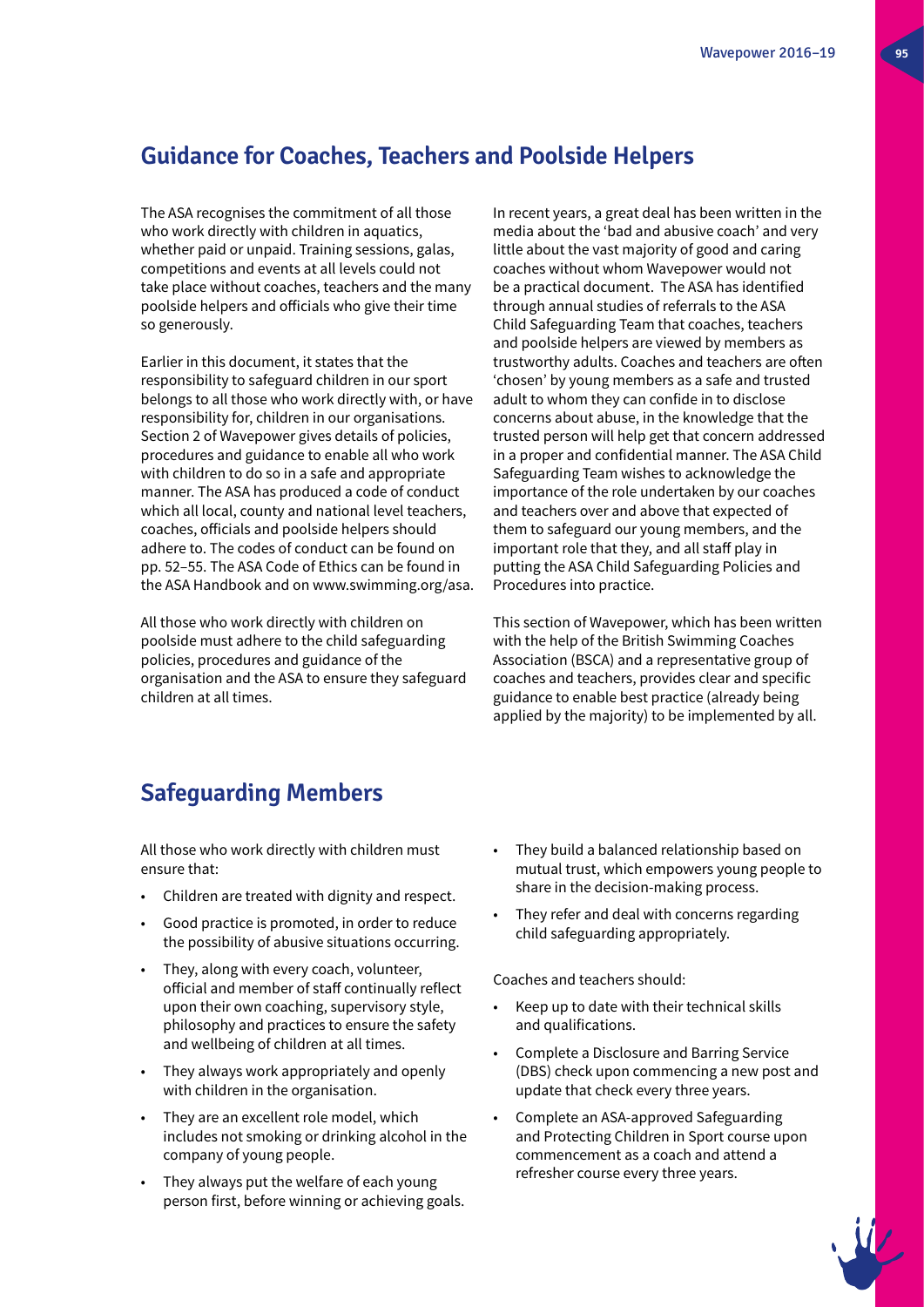- Know and understand the ASA Child Safeguarding Policies and Procedures contained in Wavepower.
- Ensure parents and members obtain appropriate information regarding training and competitions.
- Work in partnership with officers and event organiser(s).
- Not exceed the level of their competence and qualifications.
- Have open and regular communication with the young members' parents/carers.
- Ensure that activities are appropriate for the age, maturity, experience and ability of the young member.
- Promote honesty, teamwork and a good sporting environment.
- Follow ASA guidance on coaching young people. All coaches should follow the guidance from their awarding body relating to coaching/ teaching children.
- Report any concerns they may have in relation to young people following reporting procedures laid down in Wavepower.
- Recognise the expectations on members to undertake other activities outside of the sport including the demands of school sports and school examinations.

ASA coaches, teachers, officials and helpers should not:

- Take children to their home or other secluded places where they will be alone.
- Engage in rough, physical or sexually provocative games.
- Share a room with a child.
- Allow or engage in any form of inappropriate touching.
- Make sexually suggestive remarks to a child or young people.
- Reduce a child to tears as a form of control.
- Allow children to use inappropriate language or behaviour unchallenged.
- Allow allegations made by a child to go unchallenged, unrecorded or not acted upon.
- Leave the pool venue before all members have been collected or are continuing to be supervised by appropriate officers.
- Abuse their position of power or trust with children or adults.
- Resort to bullying tactics or verbal abuse.
- Cause a child to lose self-esteem by embarrassing, humiliating or undermining the individual.
- Spend excessive amounts of time with one swimmer to the detriment of the squad/team.
- Do things of a personal nature for young people that they can do for themselves.
- Smoke or consume alcohol while working with children and young people.
- Engage in a sexual relationship with a swimmer aged 17 or under.

Engaging in sexual relations with a child under 16 years of age is a criminal offence.

The ASA Code of Ethics for coaches and teachers can be found on www.swimming.org or in the ASA Handbook.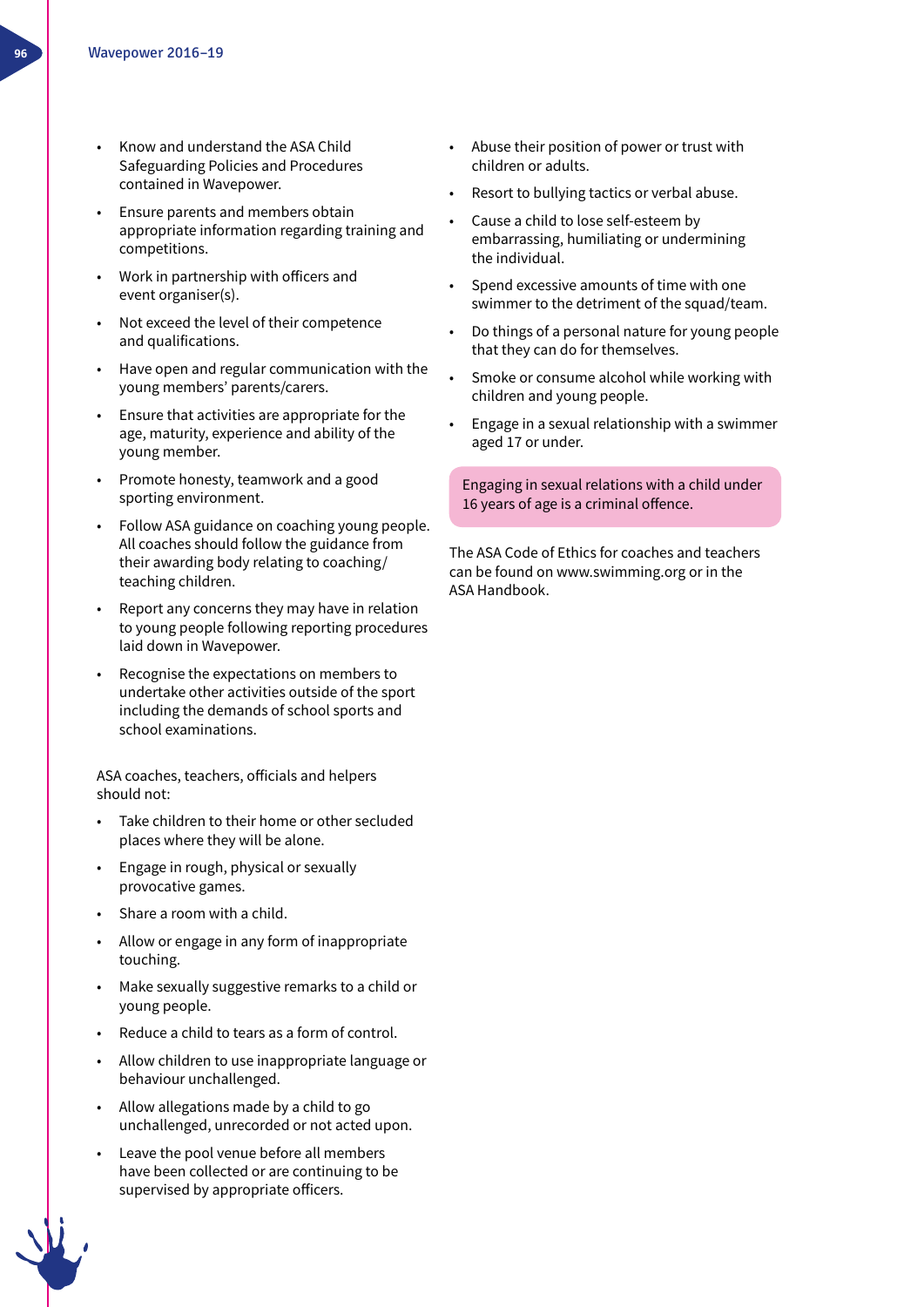## **Relationships with members aged 17 and under**

The relationship between coaches, teachers or members of staff who hold a position of trust and responsibility and members of the organisation under 18 must be professional and appropriate at all times. In some situations, legislation may reflect this requirement as outlined below in the sections on the Relationship of Trust and Grooming. However, the importance of the relationship between a coach and a member must never be forgotten. Not only does it develop a child's sporting potential and self-esteem, but it also allows them to develop an appropriate and trusting relationship with a responsible adult. Research of child safeguarding cases in aquatics has shown that it is this relationship that has enabled many young people to disclose their concerns.

The coach/member relationship is a complex one for both parties. It is important that the coach acknowledges that children often develop feelings for people in positions of trust, often identified as 'a crush' or 'hero worship'. In the case of a sports coach, this may result from a young person's admiration of the coach's previous achievements, e.g. as a national level athlete, representative of their country, etc. If this should happen to you, always inform the welfare officer to note the matter, and ensure that concerns are discussed and managed in an open and transparent manner. The welfare officer will be able to advise you on how to manage the issue and any action to take, if required. You and the welfare officer will be able to deal with such situations ensuring you and the young person are safe from harm or allegation.

Coaches may develop stronger relationships with some young members than with others. It would be unrealistic not to acknowledge that it is possible to like one person more than another. However, the professional nature of the coach's position requires them to never favour one member or group of members over another. If one member requires more attention for reasons identified by the coach (e.g. the member is preparing for a national level event) then that is totally acceptable, but such preferential treatment or extra attention must be justifiable as being necessary to a member's professional development, and should not be to the detriment of other members.

Some coaches have considered it acceptable to give rewards to members who do well, and it is acknowledged that in the vast majority of cases, gifts were given with no ulterior motive other than to reward success or improvement.

However, as outlined in the section on grooming on p. 99, the giving of gifts or favours can be identified or misconstrued as part of the grooming process. Our clear advice to coaches is to not give members gifts in any form. It is recommended that if a the coach feels that a member has attained a level of achievement that should be rewarded, then it is the organisation that should recognise that, on the coach's recommendation, and that any reward, gift or recognition given is then from the organisation and not one individual.

Where a coach does wish to carry out a rewards system, they should inform the relevant personnel within the organisation to make them aware of this, and provide details of the infrastructure around it. This may protect the coach from potential allegations of favoritism or grooming. In all cases, the reasoning behind creating the rewards system, and the justification for awarding a reward to an individual should be done on an open and transparent basis, for the sake of all concerned.

It is important that coaches work within the ASA Code of Ethics and follow good practice as outlined in the Code of Conduct on p. 54 to ensure their behaviour towards their members is appropriate. All coaches are in a position of trust over young members and the general rule is to act professionally at all times. If an action you take could be deemed to be unprofessional and inappropriate, then do not take that course of action.

### **Relationship of trust**

The Sexual Offences Act 2003 states: 'It is an offence for a person aged 18 years or over to involve a child under that age in sexual activity where he or she is in a specified position of trust in relation to that child. This includes those who care for, advise, supervise or train children and young people.'

This does not currently apply in law to aquatics teachers or coaches but the ASA has adopted this policy into the ASA's codes of conduct and the ASA Code of Ethics, and any relationship of this nature may result in disciplinary action.

The ASA adopts the Home Office guidelines which recommends the principle that people in positions of trust and authority should not have sexual relationships with 16/17 year olds in their care. The power and influence a coach or teacher has in a professional relationship with a young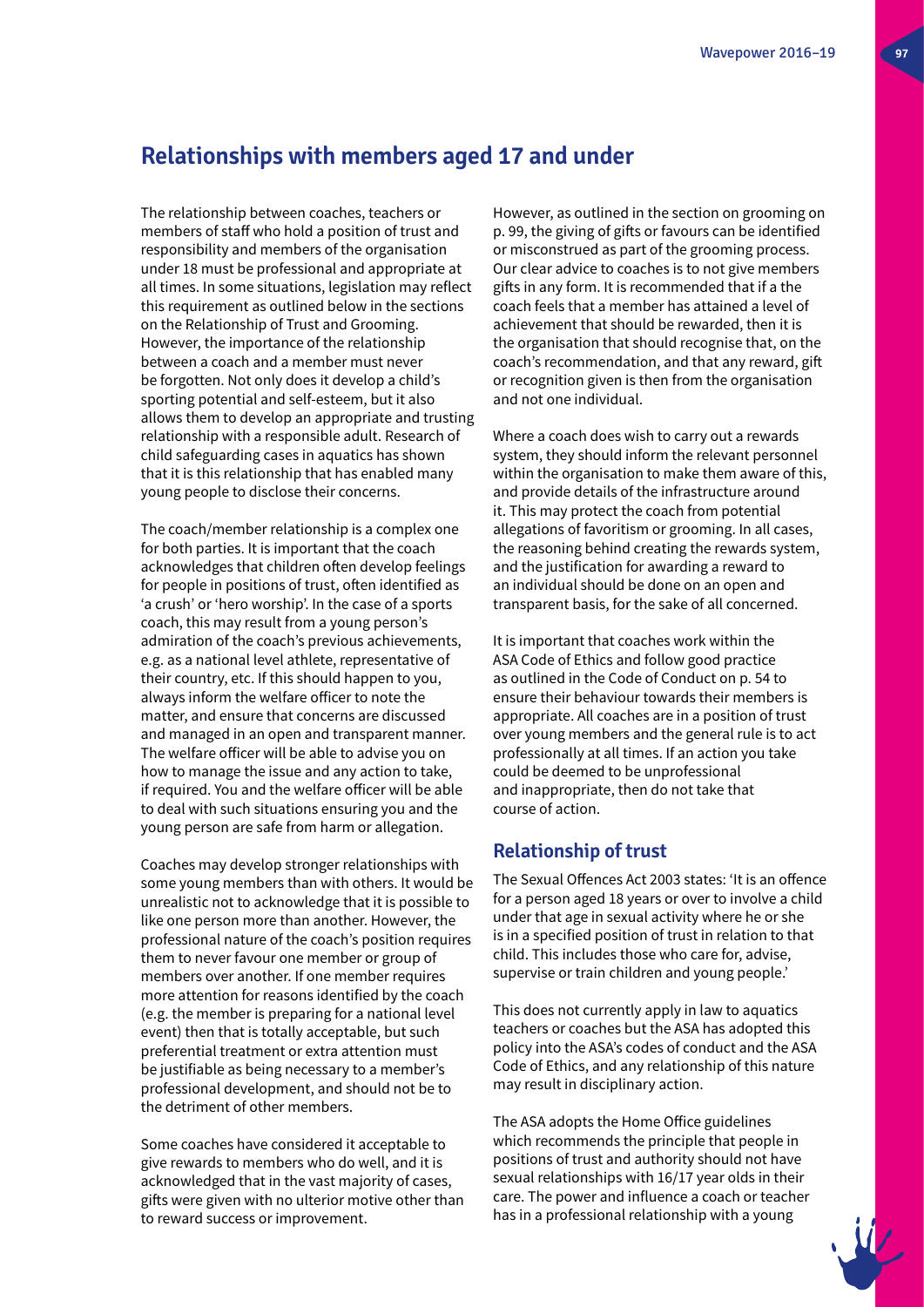person cannot be underestimated. In addition to this, the young person's success or failure and team selection may be dependent on the coach. It is vital for all coaches and teachers, as well as other volunteers, to recognise the responsibility they have and ensure that they do not abuse that position of power and trust.

Therefore, the position of the ASA is that no sexual relationship should exist between any young member of the organisation aged 16/17 years and their coach or teacher, and that the relationship between coach and member must be appropriate at all times.

Please note that young people aged 16/17 years can legally consent to some types of sexual activity. However, in almost all provisions of legislation (under the Children's Act 1989) they are still classified as children.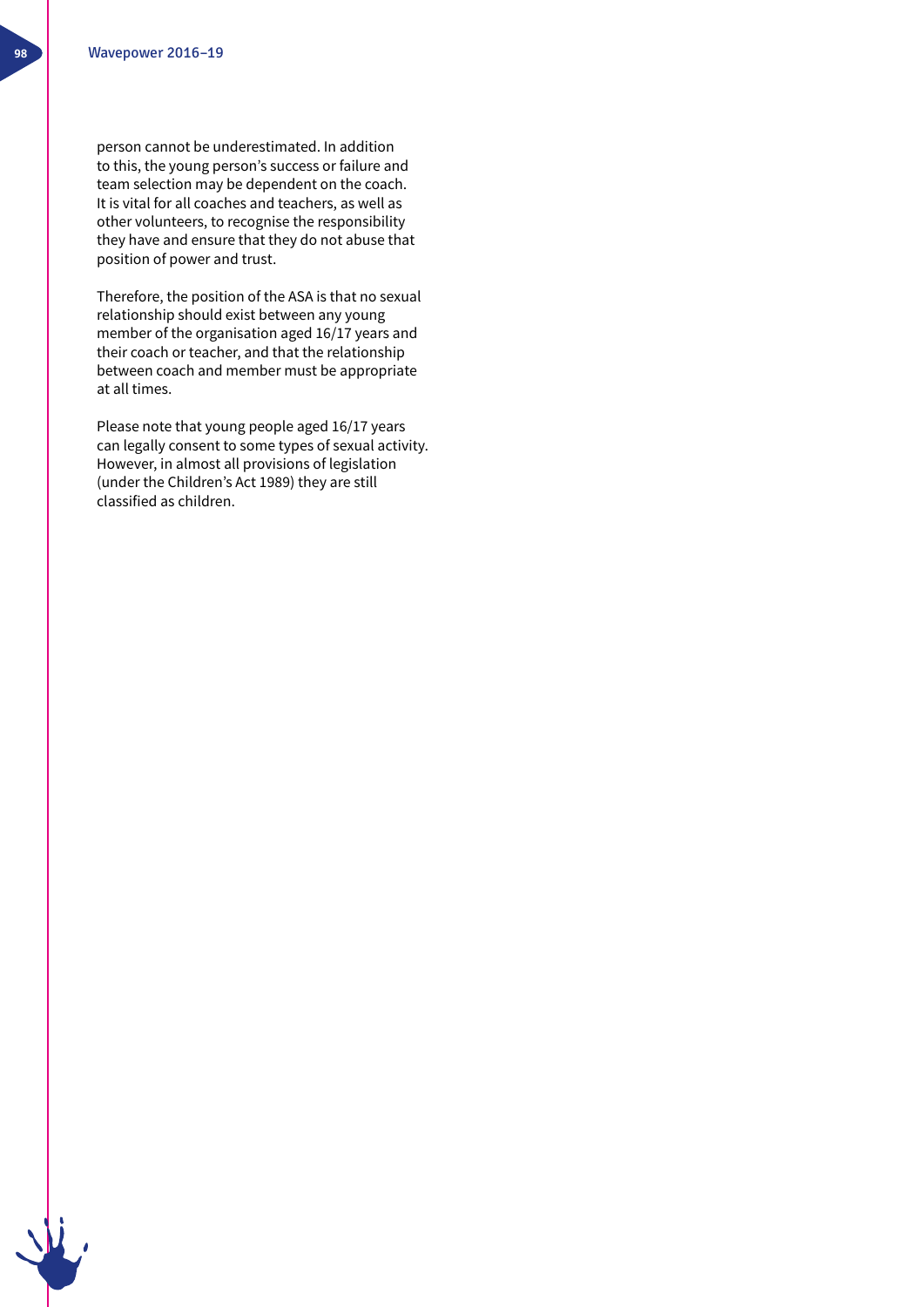## **Grooming**

Under the Sexual Offences Act 2003, the grooming of a child for the purposes of developing that relationship into a sexual one is a criminal offence.

Grooming is when an abuser builds a relationship with a child or young person in an attempt to 'set up' or 'prepare' them in order to sexually abuse them. Not all sexual abuse is preceded by grooming, but it is very common and may be used by strangers or by those known to the victim. It often involves a process of deceit, where the abuser continually appears to be a helpful and generous person to the child, or their parent/carer, to get their trust in order to gain the opportunity to abuse. The grooming process can take weeks, months or even years and can be very subtle. Many adult and child victims of grooming often do not realise that they are being manipulated until after the sexual abuse has taken place. Some victims are never able to see how the grooming led to their or their child's abuse.

People who sexually abuse children may use many techniques to prepare their victims. Some of these techniques include:

- Offering services and/or assistance that is inappropriate from someone in a position of trust.
- Paying inappropriate attention to certain children in a group situation.
- Giving gifts.
- Having an inappropriate and intrusive interest into a child's physical and sexual development.
- Having inappropriate social boundaries (e.g. telling the potential victims about their own personal problems, etc).
- Sexualising physical contact, such as inappropriate tickling and wrestling.

This can lead to:

- Manipulating a child through threats or coercion.
- Gradually exposing the victim to nudity and/ or sexual material in order to 'normalise' inappropriate behaviour.

This is not an exhaustive list and other exploitative strategies can be used and adapted to the individual child that the potential abuser has targeted.

The ASA recognises the importance of the positive coach/member relationship. It is the positive nature of that relationship that has led to many coaches being 'the trusted adult' that young people disclose their concerns of abuse to. The vast majority of coaches behave professionally and develop the coach/member relationship with young people in a responsible and appropriate manner. However, it is clear from the ASA's experience and research, that a small minority of persons in positions of trust, including sports coaches, abuse their position and groom young people, and in many cases their parents too, prior to committing acts of sexual abuse.

The ASA is clear in its expectations that ASA coaches have a responsibility to maintain that relationship of trust within the boundary of professionalism as outlined in the ASA Code of Ethics and codes of conduct. Coaches who breach that professional relationship in a manner that may be considered as possible grooming, even without police action being taken, are not only placing the young person at risk but also placing themselves at risk of allegation and possible action under the ASA Disciplinary and Child Protection Regulations for a breach of the ASA Code of Ethics and codes of conduct.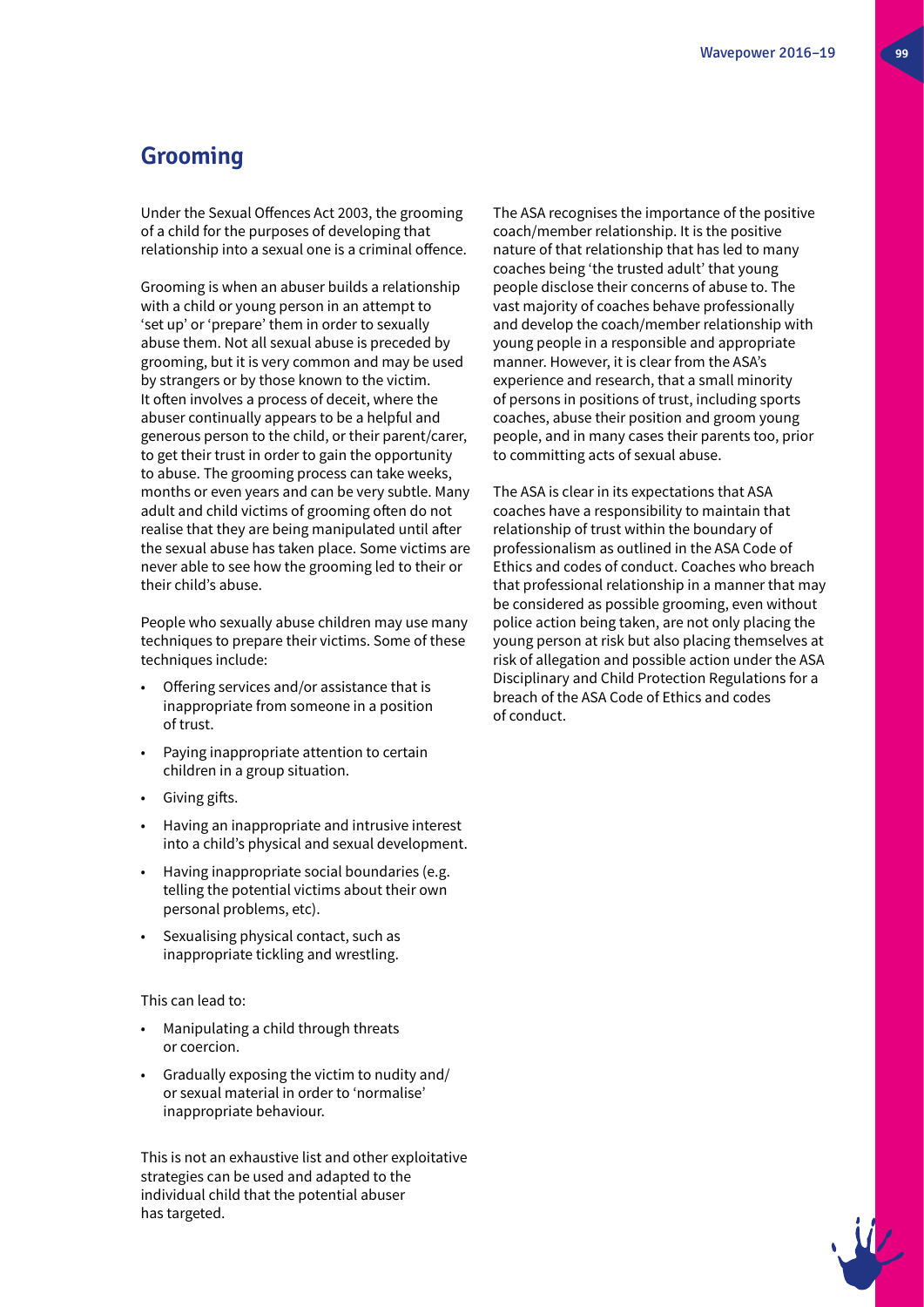# **Managing challenging behaviour**

Individuals who deliver sports activities to children may, on occasions, be required to deal with a child's challenging behaviour.

These guidelines aim to promote good practice and to encourage a proactive response to support children to manage their own behaviour. The guidelines suggest some strategies and sanctions which can be used, and also identify unacceptable sanctions or interventions, which must never be used by any individual.

The guidelines will also include the views and suggestions of children.

These guidelines are based on the following principles:

- The welfare of the child is the paramount consideration.
- All those involved in activities (including children, coaches/volunteers and parents/ carers) should be given clear guidelines about required standards of conduct, and the organisation's process for responding to behaviour that is deemed unacceptable.
- Children must never be subjected to any form of treatment that is harmful, abusive, humiliating or degrading.
- Some children exhibit challenging behaviour as a result of specific circumstances, e.g. a medical or psychological condition, and coaches may therefore require specific or additional guidance. These and any other specific needs the child may have should be discussed with parents/carers and the child in planning for the activity, to ensure that an appropriate approach is agreed, and additional support provided where necessary, e.g. Children's Services.
- Sport can make a significant contribution to improving the life experience and outcomes for all children and young people.

Every child should be supported to participate and only in exceptional circumstances, where the safety of a child or of other children cannot be maintained, should a child be excluded from activities.

#### **Planning activities**

Good coaching practice requires planning sessions around the group as a whole but also involves taking into consideration the needs of each individual within that group. As part of session planning, coaches should consider whether any members of the group have, presented previously or are likely to present, any difficulties in relation to the tasks involved, the other participants or the environment.

Where potential risks are identified, strategies to manage those risks should be agreed in advance of the session, event or activity. The planning should also identify the appropriate number of adults required to safely manage and support the session, including being able to adequately respond to any challenging behaviour and to safeguard other members of the group and the staff/volunteers involved.

When children are identified as having additional needs or behaviours that are likely to require additional supervision, specialist expertise or support, this should be discussed with parents/ carers and the young person, where appropriate. The organisation should seek to work in partnership with parents/carers, and where necessary, external agencies, to ensure that a child or young person can be supported to participate safely.

### **Agreeing acceptable and unacceptable behaviours**

Staff, volunteers, children, young people and parents/carers should be involved in developing an agreed statement of what constitutes acceptable and unacceptable behaviour (code of conduct) and the range of sanctions which may be applied in response to unacceptable behaviour. This can be done at the start of the season, in advance of a trip away from home or as part of a welcome session at a residential camp.

Issues of behaviour and control should regularly be discussed with staff, volunteers, parents and children in the context of rights and responsibilities. When children are specifically asked as a group to draw up a code of conduct that will govern their participation in activities, experience indicates that they tend to arrive at a very sensible and working set of 'rules' with greater 'buy-in' from participants than those simply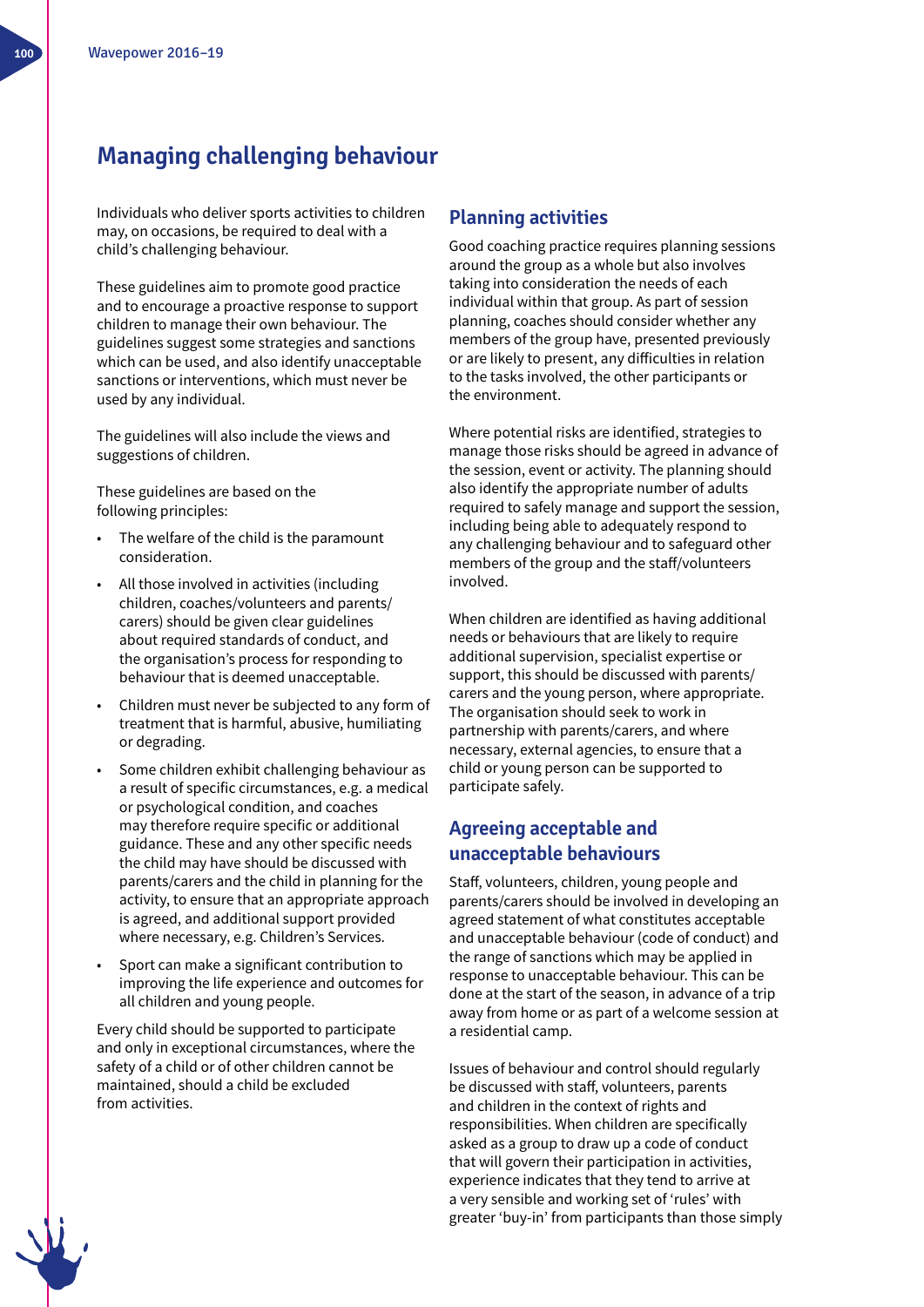imposed by adults within the organisation. If and when such a code is compiled, every member of the group can be asked to sign it, as can new members as they join.

#### **Managing challenging behaviour**

In responding to challenging behaviour, the response should always be proportionate to the actions, be imposed as soon as is practical and be fully explained to the child and their parents/carers. In dealing with children who display negative or challenging behaviours, staff and volunteers might consider the following options:

- Time out from the activity, group or individual work.
- Reparation the act or process of making amends.
- Restitution the act of giving something back.
- Behavioural reinforcement rewards for good behaviour, consequences for negative behaviour.
- De-escalation of the situation talking through with the child.
- Increased supervision by staff/volunteers.
- Use of individual 'contracts' or agreements for their future or continued participation.
- Sanctions or consequences, e.g. missing an outing.
- Seeking additional/specialist support through working in partnership with other agencies to ensure a child's needs are met appropriately, e.g. referral for support to Children's Services, discussion with the child's key worker if they have one, speaking to the child's school about management strategies (all require parental consent unless the child is felt to be 'at risk' or 'in need of protection').
- Temporary or permanent exclusion.

The following should never be permitted as a means of managing a child's behaviour:

- Physical punishment or the threat of such.
- Refusal to speak to or interact with the child.
- Being deprived of food, water, access to changing facilities or toilets or other essential facilities.
- Verbal intimidation, ridicule or humiliation.

Staff and volunteers should review the needs of any child for whom sanctions are frequently necessary. This review should involve the child, parents/carers

and, in some cases, others involved in supporting or providing services for the child and his/her family, to ensure an informed decision is made about the child's future or continued participation. As a last resort, if a child continues to present a high level of risk or danger to him or herself, or others, he or she may have to be suspended or barred from the group or club activities.

#### **Physical intervention**

The use of physical intervention should always be avoided unless it is absolutely necessary to prevent a child injuring themselves or others, or causing serious damage to property. All forms of physical intervention should form part of a broader approach to the management of challenging behavior.

Physical contact to prevent something happening should always be the result of conscious decisionmaking and not an unplanned reaction. Before physically intervening, the member of staff or volunteer should ask themselves, 'Is this the only option in order to manage the situation and ensure safety?' It is good practice to ensure that if you have to physically intervene in a situation with a child/young person, it is in the least restrictive way necessary to prevent them from getting hurt, and used only after all other strategies have been exhausted. Studies have shown that, where this is the case, children and young people understand and accept the reasons for the intervention.

The following must always be considered:

- Contact should be avoided with buttocks, genitals and breasts. Staff/volunteers should never behave in a way which could be interpreted as sexual.
- Any form of physical intervention should achieve an outcome that is in the best interests of the child whose behavior is of immediate concern.
- Staff/volunteers should consider the circumstances, e.g. the risks associated with employing physical intervention compared with the risks of not employing physical intervention.
- The scale and nature of physical intervention must always be proportionate to the behaviour of the young person and the nature of harm/ damage they might cause.
- All forms of physical intervention should employ only a reasonable amount of force, i.e. the minimum force needed to avert injury to a person or serious damage to property – applied for the shortest period of time.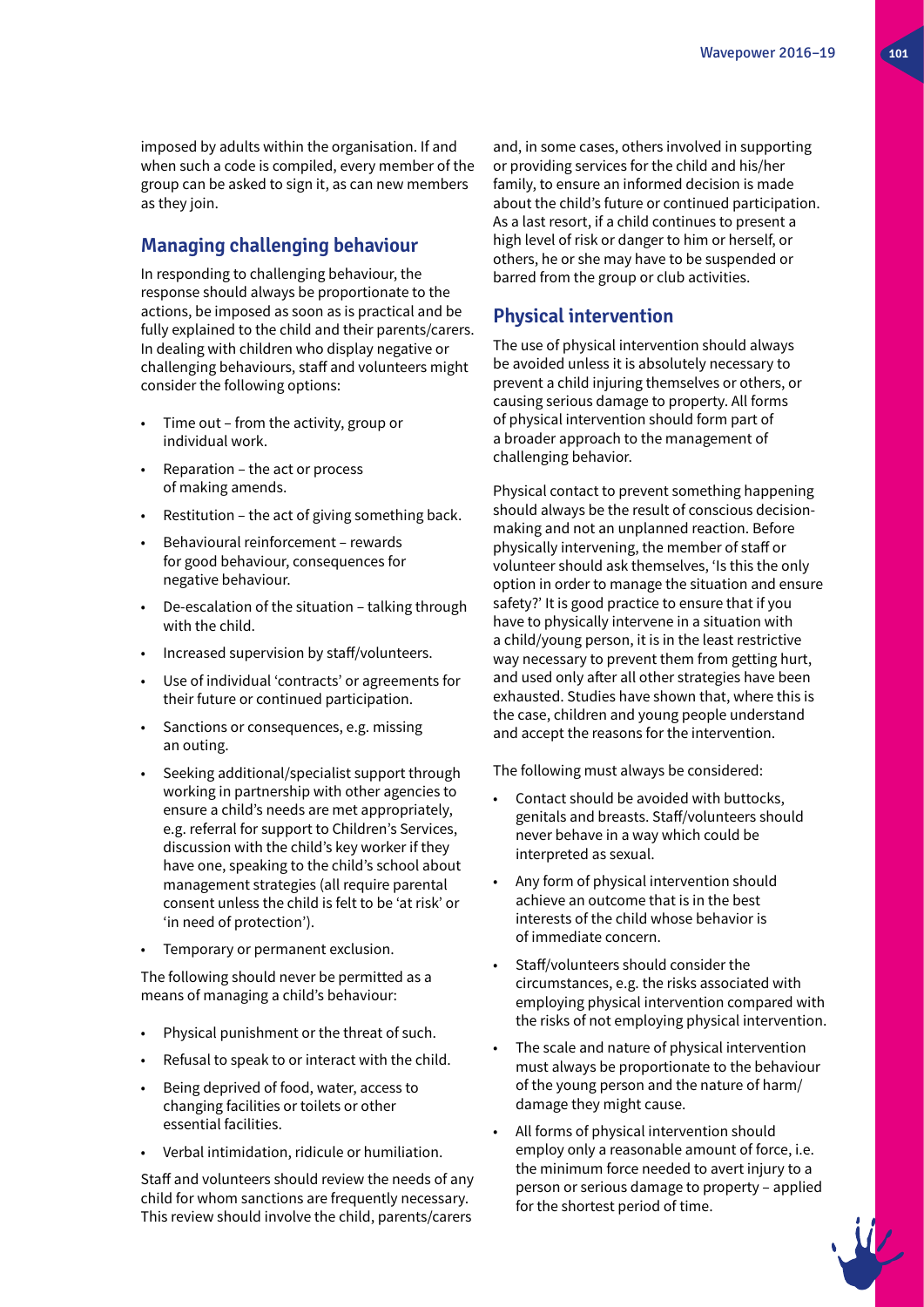- Staff/volunteers should never employ physical interventions which are deemed to present an unreasonable risk to children or themselves.
- Staff/volunteers should never use physical intervention as a form of punishment.
- Physical intervention should NOT involve inflicting pain.
- Where children are identified as having additional needs or behaviors that are likely to require physical intervention, this should be discussed with parents/carers and where necessary, the organisation will seek advice from or work in partnership with external agencies (e.g. Children's Services) to ensure that a child or young person can be supported to participate safely. This may include asking for the provision of a suitably trained support worker/volunteer or accessing staff/volunteer training in physical intervention.

Any physical intervention used should be recorded as soon as possible after the incident by the staff/ volunteer(s) involved, by using the Incident Report Form and passing it to the welfare officer/ASA Child Safeguarding Team as soon as possible.

### **Views of the child**

It is clear from the accounts of children and young people that physical intervention provokes strong feelings. Children may be left physically or emotionally hurt. Even a child who hasn't directly been involved in the situation may be fearful that it will happen to them in future or have been upset by seeing what has happened to others.

A timely debrief, for the staff/volunteers, the child and the parents, should always take place following an incident where physical intervention has been used. This should include ensuring that the physical and emotional wellbeing of those involved has been addressed and ongoing support offered where necessary. Staff/volunteers, children and parents should be given an opportunity to talk about what happened in a calm and safe environment.

There should also be a discussion with the child and parents about the child's needs and continued safe participation in the group or activity.

It is important that staff and volunteers are made aware of and understand the organisation's guidance about managing challenging behavior to ensure that they are aware of ways in which they may need to intervene and are clear about the guidance in this area.

### **Conclusion**

In conclusion, all organisations that have a duty of care to children and young people should develop and implement policies and procedures on managing challenging behaviour, or consider incorporating this into their child protection policy. It should clearly set out the following:

- The standard of conduct expected from staff/ volunteers and participants.
- How the organisation will respond to unacceptable behaviours.
- How the organisation will respond to 'high risk' behaviours. This will give children and young people a clear message about when staff may need to get involved to stop a particular form of behaviour, and describe options to avoid confrontation through, for example, time out.
- The circumstances in which children will be restrained. A decision to restrain a child should be firmly based on the safety of the child or of others, and must NEVER be made as a punishment or to get children to comply with instructions.
- The guidance, information or any support and/or training available to staff/volunteers, particularly where they are supporting a child with recognised challenging behavior to access the organisation's activities.
- The circumstances where external agencies will be contacted for support or in response to concerns, e.g. Children's Services or the police.
- What will happen after an incident? The organisation must have arrangements in place to check on the physical and emotional wellbeing of the child and staff, provide guidance on who should be informed and a system for recording and monitoring.

This briefing has been developed from *Creating a Safe Environment in Sport, Scottish Governing Bodies Child Protection Guidelines* (Sport Scotland/ Children 1st).

Kind permission to reproduce this document has been provided by the NSPCC/CPSU.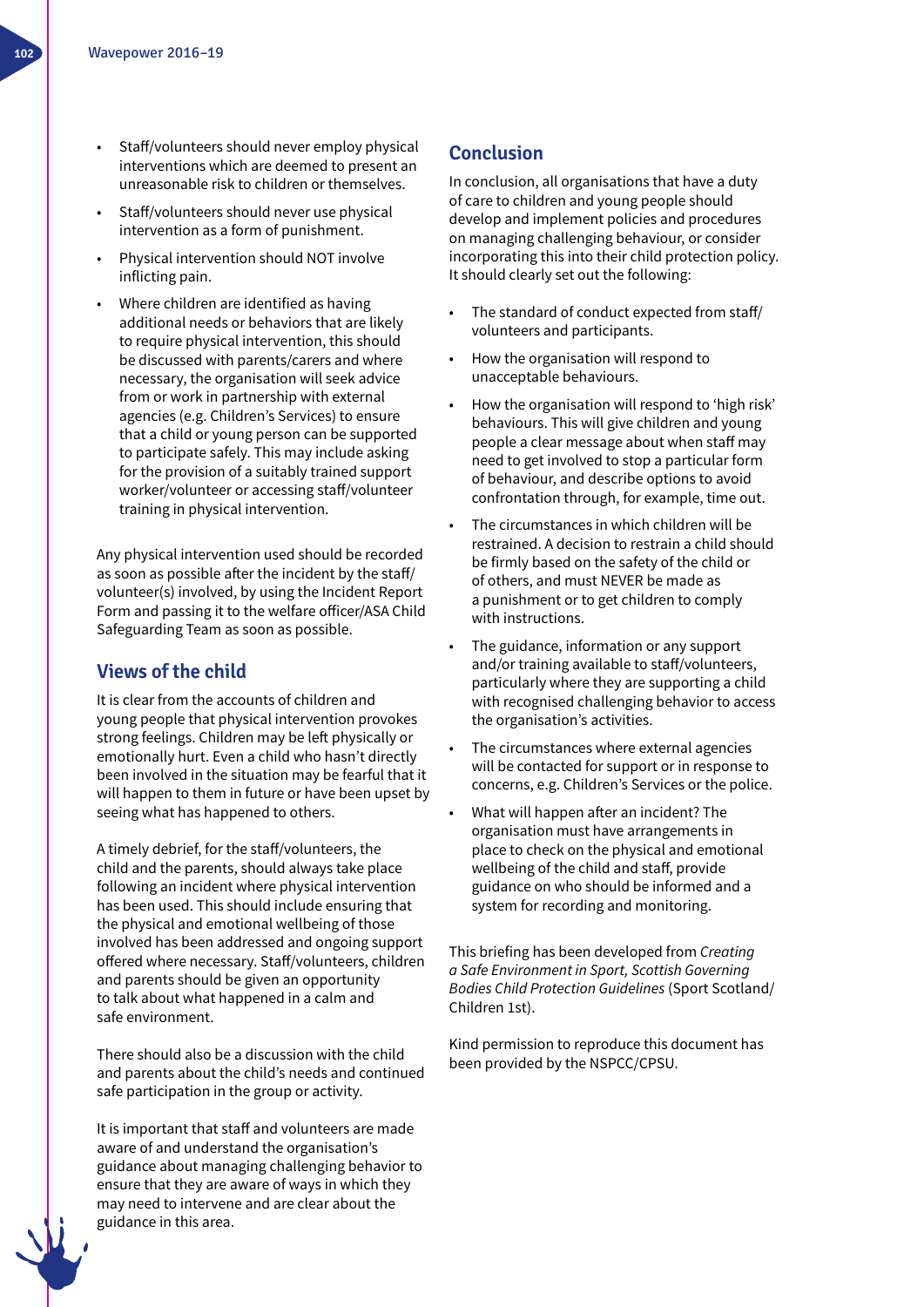# **Frequently asked questions**

The ASA recognises that coaches, teachers and poolside helpers may be wary of putting themselves in a position where false allegations can be made and for this reason may overly interpret the guidance given in this document. It is important the guidance is interpreted appropriately and in a common sense manner so it does not hinder the building of professional, appropriate and safe relationships with members.

Below are the answers to some questions that are asked regularly, which we hope will allay some of the concerns you may have and provide assistance to help you interpret the procedures in an appropriately flexible manner, as well as advising where specific guidance can be obtained from.

#### **1. What do I do if I find I am inadvertently left alone with a young person?**

 Firstly, don't panic. You are now the only person available who can ensure the wellbeing of that young person, so although the guidance says 'do not place yourself in a situation where you are alone with a young person', in this scenario, to absent yourself could potentially put that young person at risk. You should therefore ensure the wellbeing of the child, as that should always be the first and foremost consideration. In this case, that means you should wait with that child until the parent arrives, and use your mobile to inform another coach or committee member of the situation.

 It is unlikely you will have the parent's phone number but the young person should be able to provide this, or, if they are old enough to have their own mobile phone, they can contact the parent themselves. Take sensible precautions while waiting with the young person. Talk only about matters which are acceptable between coach and member and if you are in a leisure centre with other users, wait for the parent in a public area. If you are at a venue that has no other users, wait in an area that is open and where the parent can clearly see you when they arrive.

 If the late arrival of a parent is happening repeatedly, discuss this with the welfare officer as the ASA Late Collection of Children Policy (p. 81) should be brought into action.

#### **2. If a parent fails to arrive, it is getting late and I cannot contact them by phone what should I do?**

 In such circumstances, it may be necessary for you to consider transporting that member home. If other suitable adults are present, ask one to accompany you and the young person in the car to the member's home. If not, ensure you tell another officer or staff member of the action you are taking by phone, sit the member in the back of the car and make sure you know where you are going before you set off to return the child home.

 When you arrive at the member's home, hand the member over to the parent. Do not get into discussion with the parent about their failure to collect their child in front of the member concerned, but suggest you will inform the welfare officer and ask they speak to the parent the following day.

**3. As a coach on poolside, can I physically comfort a young person who is upset, can I congratulate a member who has done well by shaking their hand and can I assist a young member manually in the water?**

 The answer to all the above is yes but always in a reasonable and appropriate manner.

 Be mindful that to comfort a young person who is upset, it is not always necessary or appropriate to place an arm around them. Sitting down and listening to them, and maybe holding their hand, can show concern for their situation. Often young people do get distressed if they compete and feel they have done a 'bad swim' and sometimes a coach can assist just by being positive, for example, saying "well the dive and turns were good, and we can look in training next week at the stroke issues."

 You can certainly shake the hand of a member who has done well. This is often seen by a young person as high praise from the coach.

 The concerns about manually assisting young members in the water when teaching or coaching, along with other handling issues, are addressed in the ASA guidance document *Teaching in the water and handling children*.